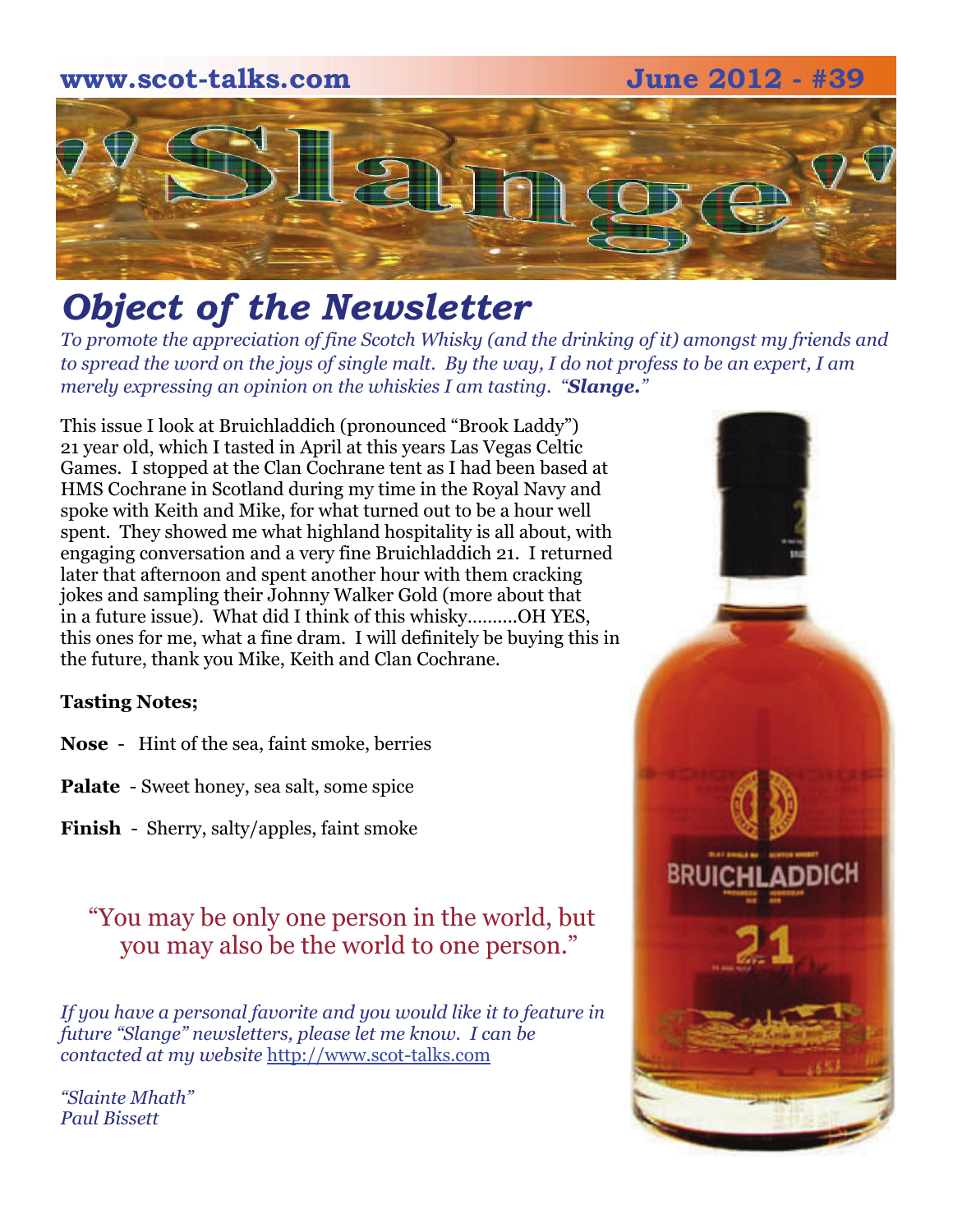#### **www.scot-talks.com June 2012 - #39**



### **A wee bit of History**

#### **Bruichladdich Distillery**

Situated on the [Rhinns](http://en.wikipedia.org/wiki/Rhinns_of_Islay) (peninsula) of [Islay](http://en.wikipedia.org/wiki/Islay) (pronounced Isla). and is one of eight distilleries on the island, and until the recent opening of [Kilchoman](http://en.wikipedia.org/wiki/Kilchoman), was the only [independent](http://en.wikipedia.org/wiki/Independent_business) distillery.

Bruichladdich, pronounced 'Brook-Laddie' means 'raised beach' in [Gaelic](http://www.scotland.com/culture/language/), referring to the location of the distillery on Isle of Islay, off Scotland's west coast. It was built in 1881 by William Harvey and his brothers on a site facing the sea.

The distillery saw several changes of ownership and stopped production in 1994. It went through four owners and was finally acquired in 2000 by a small group of private investors led by Mark Reynier. It recommenced distillation in 2001 after extensive renovation. Despite changes the traditional 19th Century manual equipment is used for malting and distilling with the addition of a state of the art bottling plant.

The barley used is locally grown on Islay and the water from local burns has filtered through the oldest rocks in the whisky world. Today 500,000 liters are distilled annually at Bruichladdich of different varieties and peating levels. It is bottled in Islay's only bottling hall and is non-chill filtered. It was voted 'Distillery of the Year' by "Malt Advocate" magazine (now "Whisky advocate") in 2001 and 2003. James McEwan their distiller has been voted Distiller of the Year on three occasions and the 1970 Vintage Bruichladdich was voted Malt of the Year.

The [Bruichladdich Distillery](http://www.bruichladdich.com/) constantly innovates and releases new whiskies. Their Octomore is considered to be the world's peatiest [Scotch whisky](http://www.scotland.com/scottish-whisky-trail/) and Trestarig, pronounced "trace-arak" has been created according to a 300 year old Hebridean recipe. It is a triple distilled spirit and the recipe may have its origins in 'Arak', the original Middle Eastern spirit distilled from wine.

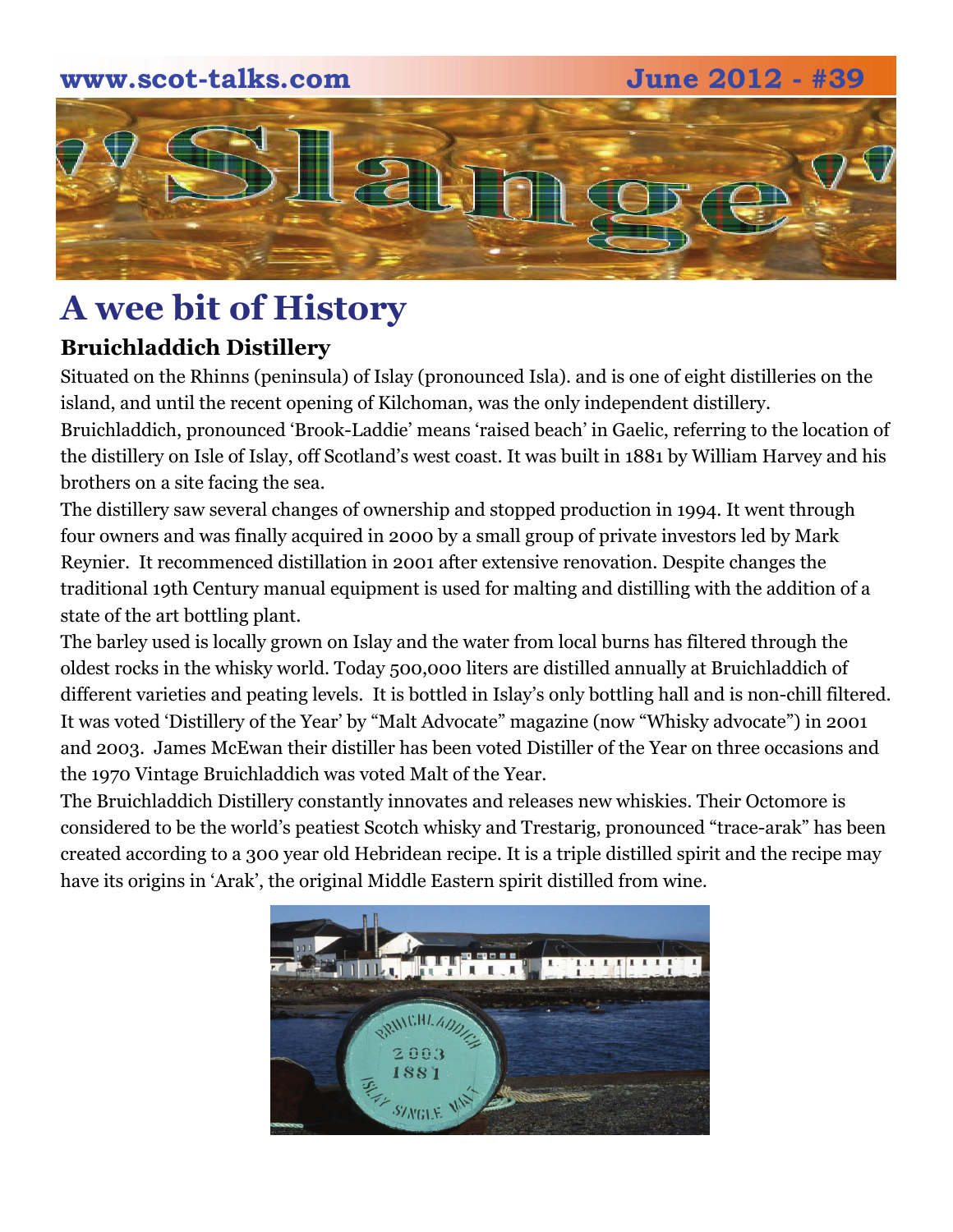

Below is a simple guide to help you choose your single malt Whisky, and the flavor notes you should expect from it. Being Scottish I recommend you find a likely candidate and try it in a bar before buying the whole bottle. With each issue of the newsletter I will add in another Whisky to the flavor map. This Issue; **Bruichladdich 21 year old** For more information go to [http://www.bruichladdich.com](http://www.bruichladdich.com/)